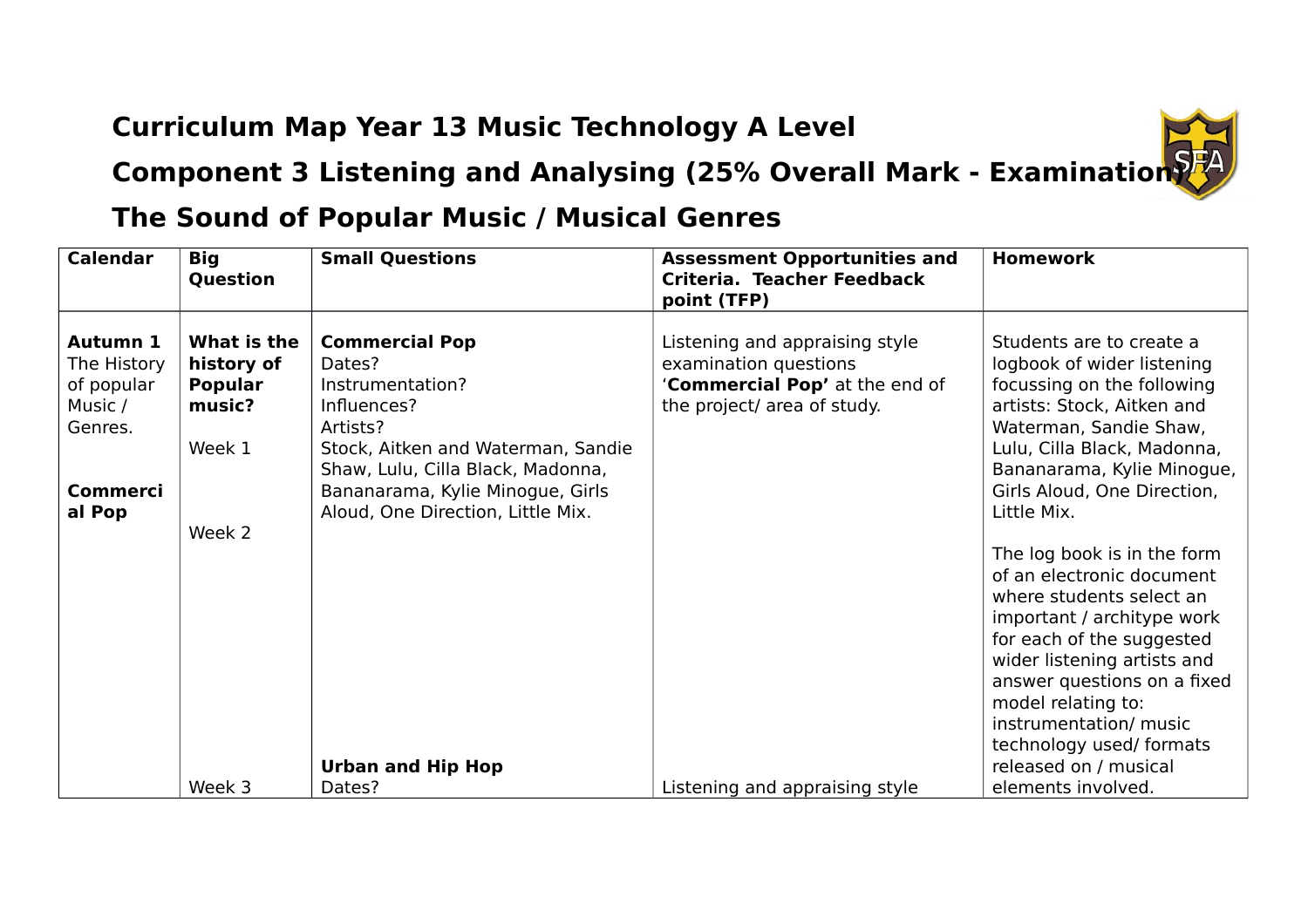| <b>Urban and</b><br><b>Hip Hop</b> | Week 4           | Instrumentation?<br>Influences?<br>Artists?<br>DJ Kool Herc, Sugarhill Gang, LL Cool<br>J, Grandmaster Flash, Run-DMC, The<br>Beastie Boys, Coolio, Kanye West,<br>Beyoncé, Dizzee Rascal, Craig David,<br>Drake, The Black Eyed Peas, Rihanna<br>and Stormzy.                            | examination questions 'Urban and<br><b>Hip Hop'</b> at the end of the project/<br>area of study.                                        | Students are to create a<br>logbook of wider listening<br>focussing on the following<br>artists: DJ Kool Herc,<br>Sugarhill Gang, LL Cool J,<br>Grandmaster Flash, Run-<br>DMC, The Beastie Boys,<br>Coolio, Kanye West,<br>Beyoncé, Dizzee Rascal,                                                      |
|------------------------------------|------------------|-------------------------------------------------------------------------------------------------------------------------------------------------------------------------------------------------------------------------------------------------------------------------------------------|-----------------------------------------------------------------------------------------------------------------------------------------|----------------------------------------------------------------------------------------------------------------------------------------------------------------------------------------------------------------------------------------------------------------------------------------------------------|
|                                    | Week 5<br>Week 6 | <b>Electronic Dance Music</b><br>House and Garage, Trance,<br>Jungle and Drum & Bass,<br><b>Chillout, Ambient and Trip Hop</b><br>and Dubstep<br>Artists?<br>Frankie Knuckles, MARRS, Coldcut,<br>Bomb the Bass, S-Express, Aphex<br>Twin, The Orb, The KLF, Robert Miles,<br>FatBoy Slim | Listening and appraising style<br>examination questions 'Electronic<br><b>Dance Music'</b> at the end of the<br>project/ area of study. | Craig David, Drake, The<br>Black Eyed Peas, Rihanna<br>and Stormzy.<br>Students are to create a<br>logbook of wider listening<br>focussing on the following<br>artists: Frankie Knuckles,<br>MARRS, Coldcut, Bomb the<br>Bass, S-Express, Aphex Twin,<br>The Orb, The KLF, Robert<br>Miles, FatBoy Slim. |
| Autumn <sub>2</sub>                | Week 7<br>Week 8 | <b>Electronic Dance Music</b><br>House and Garage, Trance,<br>Jungle and Drum & Bass,<br><b>Chillout, Ambient and Trip Hop</b><br>and Dubstep<br>Artists?<br>Moby, The Prodigy, The Chemical                                                                                              | Listening and appraising style<br>examination questions 'Electronic<br>Dance Music' at the end of the<br>project/ area of study.        | Students are to create a<br>logbook of wider listening<br>focussing on the following<br>artists: Moby, The Prodigy,<br>The Chemical Brothers, Daft<br>Punk, Tiesto, David Guetta,<br>Calvin Harris, Avicii, Swedish                                                                                      |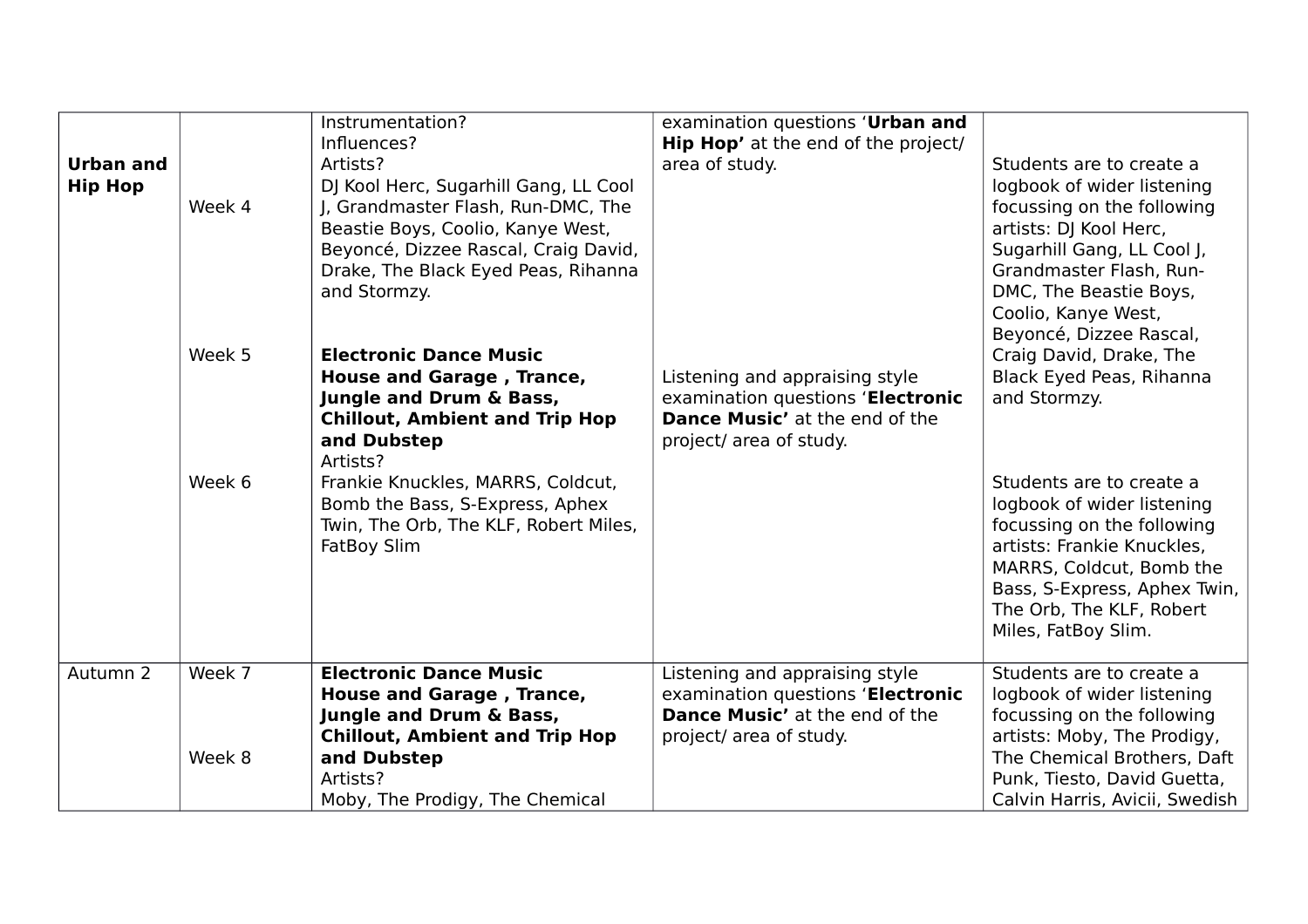|         | questions                                                                                                              | questions                                                                                                            | <b>Mock examination style</b>                                                                                   |
|---------|------------------------------------------------------------------------------------------------------------------------|----------------------------------------------------------------------------------------------------------------------|-----------------------------------------------------------------------------------------------------------------|
|         | <b>Mock examination style</b>                                                                                          | <b>Mock examination style</b>                                                                                        |                                                                                                                 |
| Week 14 | <b>Mock examination style</b><br>questions                                                                             | <b>Mock examination style</b><br>questions                                                                           | <b>Mock examination style</b><br>questions                                                                      |
| Week 13 | Influences?<br>Artists?<br>Vangelis, John Williams, James<br>Horner, Hans Zimmer and Daft Punk.                        |                                                                                                                      | Williams, James Horner,<br>Hans Zimmer and Daft Punk.                                                           |
| Week 12 | <b>What is Music for Film?</b><br>Dates?<br>Instrumentation?                                                           | Listening and appraising style<br>examination questions 'Film<br>Music' at the end of the project/<br>area of study. | Students are to create a<br>logbook of wider listening<br>focussing on the following<br>artists: Vangelis, John |
| Week 11 |                                                                                                                        |                                                                                                                      |                                                                                                                 |
|         | Influences?<br>Artists?<br>Tomohiro Nishikado, Nobuo Uematsu,<br>Martin O'Donnell, Tommy Tallerico<br>and Jeremy Soule |                                                                                                                      | artists: Tomohiro Nishikado,<br>Nobuo Uematsu, Martin<br>O'Donnell, Tommy Tallerico<br>and Jeremy Soule         |
| Week 10 | Dates?<br>Instrumentation?                                                                                             | Music' at the end of the project/<br>area of study.                                                                  | logbook of wider listening<br>focussing on the following                                                        |
|         | <b>What is Game music?</b>                                                                                             | Listening and appraising style<br>examination questions 'Game                                                        | Students are to create a                                                                                        |
| Week 9  |                                                                                                                        |                                                                                                                      |                                                                                                                 |
|         | House Mafia, The Chainsmokers and<br>Disclosure.                                                                       |                                                                                                                      | Disclosure.                                                                                                     |
|         | Guetta, Calvin Harris, Avicii, Swedish                                                                                 |                                                                                                                      | Chainsmokers and                                                                                                |
|         | Brothers, Daft Punk, Tiesto, David                                                                                     |                                                                                                                      | House Mafia, The                                                                                                |